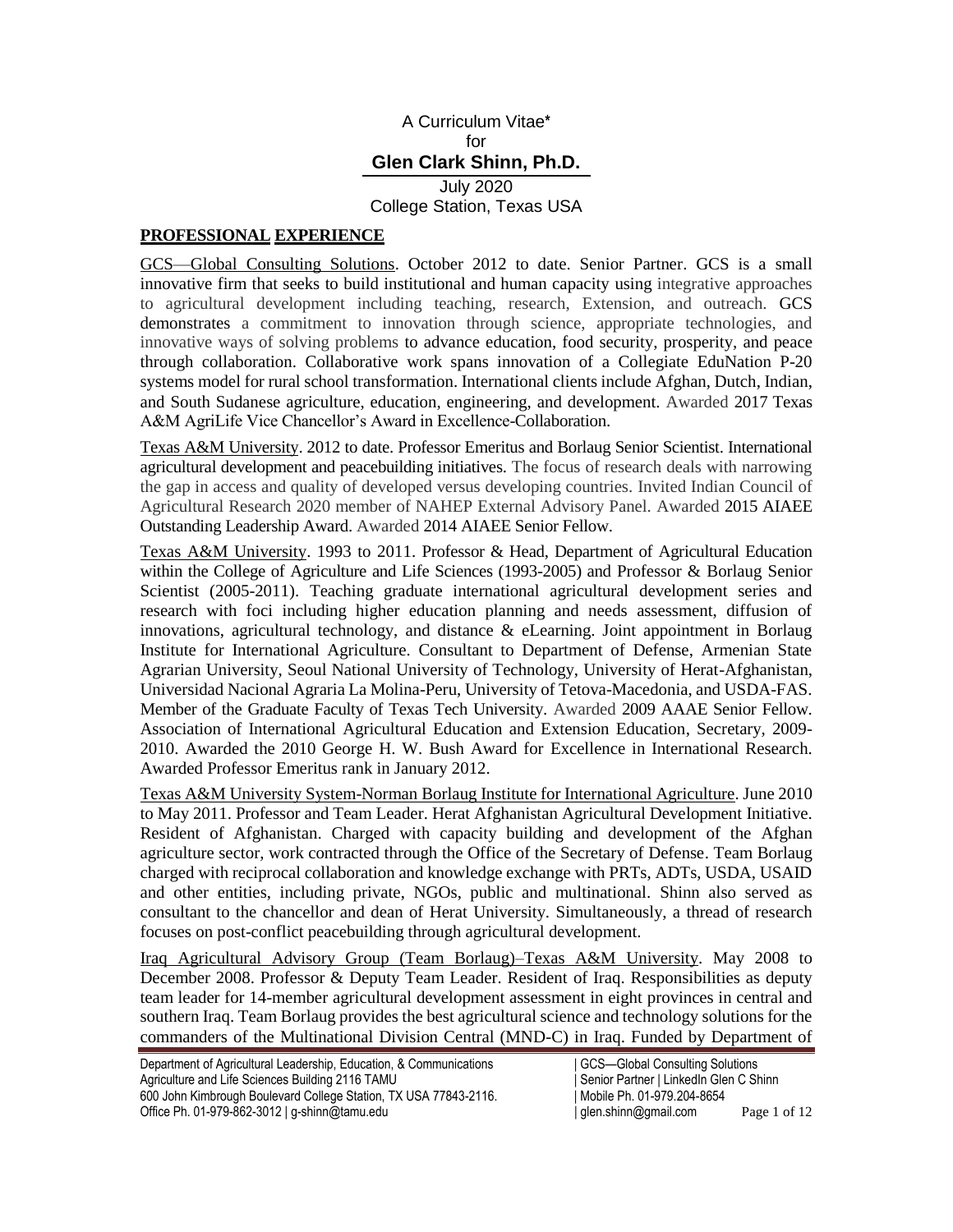Defense, TFBSO in cooperation with USDA/Foreign Agricultural Service. Simultaneously, a thread of research focuses on post-conflict peacebuilding through agricultural development. Awarded the 2008 10th Mountain Division Combat Patch (Honorary) presented by MG Michael L. Oates, US Army Commanding and CSM James W. Redmore, US Army Division Command Sergeant Major. Baghdad, Iraq.

Armenian National Agrarian University–Texas A&M University. 2006 to 2007. Professor & Resident Advisor. Resident of Yerevan, Armenia. Responsibilities as advisor to the Rector on all matters of education, research, extension and administration related to the adoption and accommodation of the EU higher education standards recognized by the Bologna Convention and following amendments. Awarded the 2007 Memorable Gold Medal of the State Agrarian University of Armenia.

Texas A&M University. 2005. Professor. Sabbatical study for three months each in four locations: (1) Instituto Technologico de Estudios Superiores de Monterrey in Monterrey Mexico; (2) Wageningen University RC in Wageningen the Netherlands; (3) American Farm School and European Centre for the Development of Vocational Training (CEDEFOP) in Thessaloniki Greece; and (4) University of Melbourne, Monash University, and Charles Sturt University in Australia. The research investigated business models for eLearning, technologies for adults in rural settings, and relevant partners for international collaboration.

Texas A&M University. 1993–2005. Professor & Head. Grew the Department of Agricultural Education within the College of Agriculture and Life Sciences from 7 faculty to 34 faculty, 18 classified staff, 1,169 undergraduates, 66 masters' and 49 doctoral students including 17 enrolled in a joint Ed.D. degree at a distance. Provided intellectual and philosophical leadership to strengthen academic, research, leadership, and Extension programs. Joint administrative appointment in the College of Education & Human Development. Elected as Member of the Graduate Faculty of Texas Tech University with joint appointment. Awarded 1996 AAAE Fellow.

Clemson University. 1988–1993. Professor & Head. Department of Agricultural Education within the College of Agricultural Sciences. Functional responsibilities included faculty and budget management, supervision, coordination and evaluation of departmental activities, and liaison with college, division, and university administration. Major advisor for master's theses and doctor's dissertations. Taught undergraduate and graduate courses in College of Agriculture. Awarded two Outstanding Teaching Awards at college level.

Mississippi State University. 1978–1988. Tenured joint appointment as Professor of Agricultural & Extension Education and Agricultural & Biological Engineering. Elected to Full Membership of Graduate (Doctoral) Faculty. Major advisor for master's theses and doctor's dissertations. Taught undergraduate and graduate courses in College of Agriculture & Home Economics and College of Education. Awarded three Outstanding Teaching Awards at college level.

University of Missouri-Columbia. 1973–1978. Tenured joint appointment as Associate Professor in Agricultural Education and Agricultural Engineering. Elected to Graduate and Doctoral Faculty. Major advisor for master's and doctor' programs and director of dissertations. Coordinator of statewide inservice education and off–campus teaching program. Taught undergraduate and graduate courses. Chair of National Agricultural Education Research Committee.

University of Florida. 1971–1973. Assistant Professor of Agricultural and Extension Education. Principal investigator of three major research projects. Recognized by Florida Department of Education for Outstanding Research Project-1973. Taught campus and off-campus undergraduate and graduate courses. Elected to Graduate Faculty and member of master's and doctoral committee.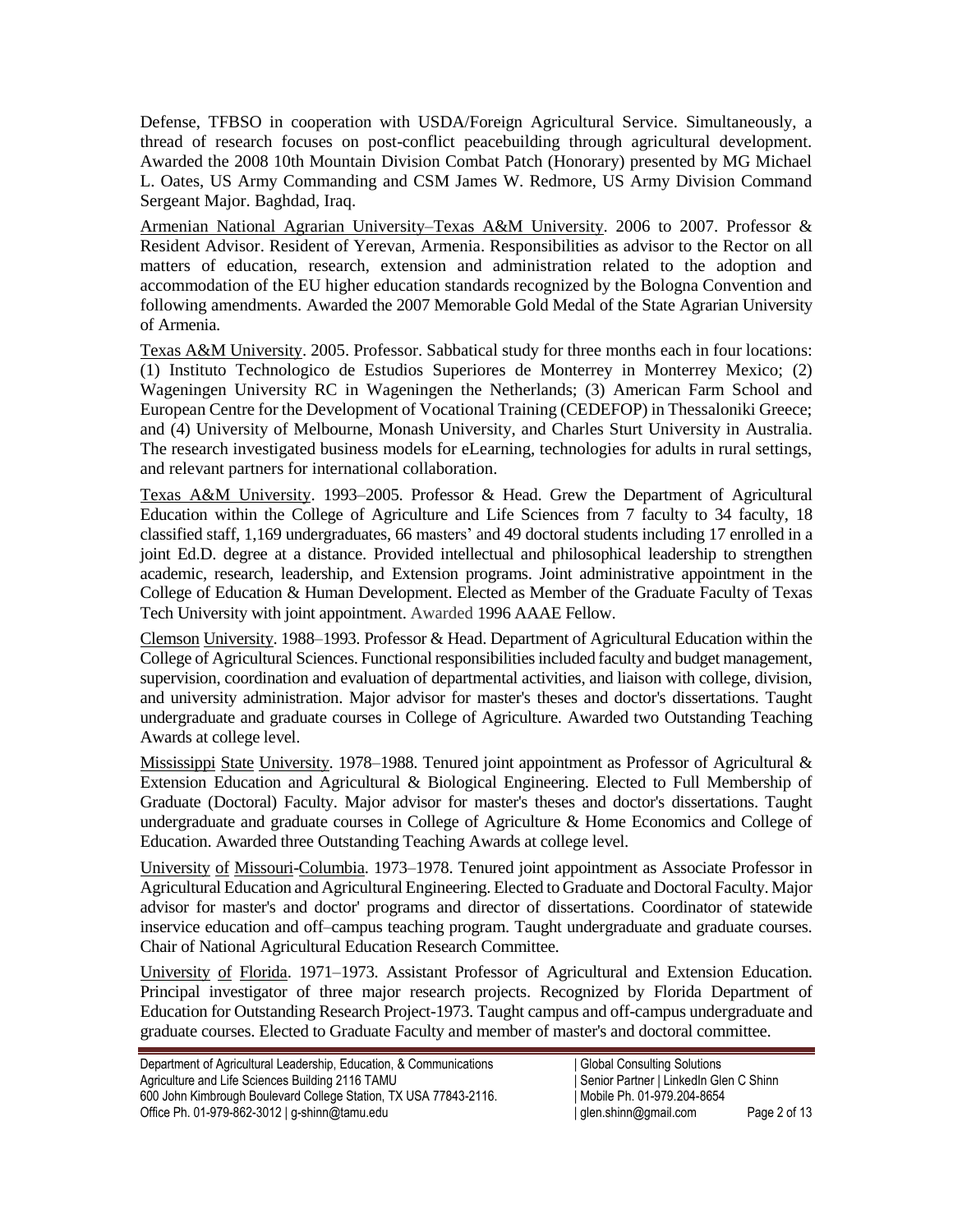University of Missouri-Columbia. 1969–1971. Graduate Teaching and Research Assistant, Agricultural Education. Responsibilities included the development of curriculum materials for agricultural engineering and animal science. Representative to UMC Graduate Student Association.

East Newton and Moniteau County High Schools, Granby and Tipton, Missouri. 1963–1969. Single teacher departments with recognized secondary and adult programs. Coached two national FFA judging teams and 16 state teams. Supervised 12 FFA State Degree and one American Degree recipients. Awarded "1968 Outstanding Teacher" award from Northeastern Oklahoma A&M College.

### **EDUCATION**

University of Missouri-Columbia. Ph.D. in Agricultural Education. Research support area in Agricultural Engineering. Collateral studies in Higher & Adult Education and Research Methods. Degree awarded in 1971.

University of Missouri-Columbia. M.Ed. in Agricultural Education. Minor in Agricultural Engineering. Degree awarded in 1970.

Oklahoma State University. B.S. in Agricultural Education. Elected President of Spring teaching block. Degree awarded in 1963. Selected as a 1986 OSU Graduate of Distinction in Agricultural Education.

## **POST-DOCTORAL EDUCATION**

Sabbatical. (2005). International business models for rural agricultural education and training: Instituto Tecnológico y de Estudios Superiores de Monterrey, (Jan-Mar); Wageningen University RC, (Apr-June); European Centre for the Development of Vocational Training and American Farm School (July-Sep); University of Melbourne, Monash University, and Charles Sturt University, (Oct-Dec).

Stephen Covey's Seven Habits of Highly Effective People: Texas A&M University (1997)

# **ADMINISTRATIVE AND LEADERSHIP EXPERIENCE**

GCS—Global Consulting Solutions. 2011 to date. Senior Partner. GCS is a focused, innovative firm that seeks to build institutional and human capacity focusing on integrative approaches to agriculture, education, and development including research, education, Extension, and outreach. GCS emphasizes a commitment to innovation through science, appropriate technologies, and ways of solving problems to advance education, food security, prosperity, and peace through collaboration. GCS served as external advisor for InnovATE—a USAID program with Virginia Tech, Tuskegee, University of Florida, and Penn State University. GCS served as higher education specialist for Wageningen Centre for Development Innovation (Improving agricultural education in Afghanistan**)** and consultant to Texas A&M University Center for Conflict and Development (Kandahar University, Jawzjan University, Afghanistan). GCS serves as a consultant to Collegiate Edu-Nation and Roscoe Collegiate Independent School District.

Texas A&M University. 2011 to date. Professor Emeritus and Senior Scientist.

Texas A&M University. 2005 to 2011. Professor and Team Leader, International agricultural development and peacebuilding initiatives.1993 to 2005. Team Leader for Association of Public and Land**-**grant Universities, Science Roadmap Goal 4. Professor and department head, 1993 – 2005. Professor and resident advisor for State Agrarian University of Armenia. Advisor to the Rector on matters of education, research, extension and administration related to the adoption and accommodation of the EU higher education standards recognized by the Bologna Convention and following amendments, 2006-2007. Member of COALS Strategic Planning Group. Chair of National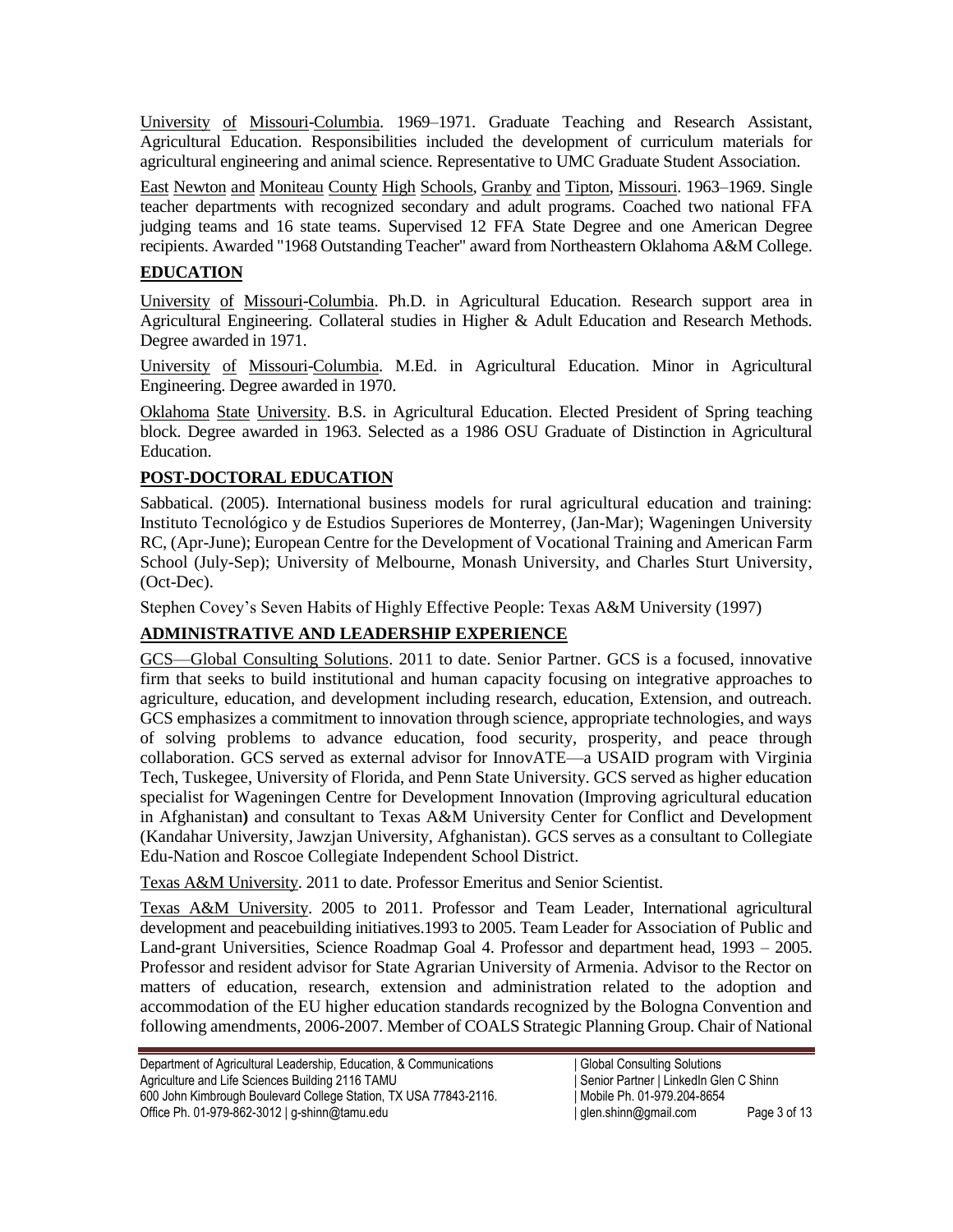Agricultural Education Research Agenda Work Group-2002-2003. Member of NCAC-24 Experiment Station Committee on Organization and Policy, ESCOP Social Science Research Committee, and Russian-American Seminar on Curriculum Development, Moscow State AgroEngineering University and 11 Russian Federations. Functional responsibilities for program administration, faculty and budget management, supervision and evaluation, international agricultural development and liaison with college, division, and university administration. Knowledge base research foci on planning and needs assessment with secondary focus on planning, evaluation and accountability. Contextual research foci in higher agricultural education reform, international agricultural development, adult training and education, and technology-assisted learning.

Clemson University. 1988-1993. Professor and department head, 1988 – 1993. Coordinator of University Teaching Workshops, a faculty activity designed to improve instruction in the College of Agricultural Sciences. Member of the CU/CAS Curriculum Study Task Force, SACS Organization and Administration Committee. Member of Second Century Task Force Sub-Committee for Food and Agriculture. Co-Chair of Strategic Plan for Agricultural Education in South Carolina.

Mississippi State University. 1978-1988. Chair of University Instructional Improvement Committee and College Instructional Improvement Committee, Elected Southern Region Vice President AATEA, National Superintendent of Agricultural Mechanics Committee, Coordinator of MSU in-service education, Chair of SACS Departmental evaluation, Chair of National AATEA ad hoc In-service Education Committee. Involved in planning and legislation for \$1.8 million teaching facility. Chair and charter member of National Agricultural Education Research Meeting. Member of COE Professional Education Core Steering Committee.

University of Missouri-Columbia. 1973-1978. Coordinator of in-service and professional development activities. Chair of AVA/AG Division Research Committee. Chair of National FFA Agricultural Mechanics Study Committee. Member of Steering Committee for National Agricultural Occupations Competency Study

University of Florida. 1971-1973. Director of three research projects to assess manpower needs and training requirements of agricultural workers. Regional and national committee assignments including National FFA Contest Committee.

# **PUBLICATIONS\***

Summary. 197 publications including 79 research-based articles in 11 scholarly journals including the AATEA Journal, Agricultural Education Magazine, American Educational Research Proceedings, Farm Forum, Journal of Agricultural & Extension (European), Journal of Agricultural Education, Journal of Agricultural Mechanization, Journal of Extension, Journal of International Agricultural & Extension Education, The Stephen F. Austin Journal of Education, and The Visitor. McGraw-Hill Book Company or Interstate Publishers published four textbooks and three book chapters. Outstanding Research Presentation by National Agricultural Education Research Meeting in 1989 and 1998. First Runner-Up Author of the Year by Journal of Agricultural Education, 1993 and 1996. Outstanding Research Paper by National Agricultural Mechanics Professional Development Seminar, 1995. Dissertation Advisor for 1986 Outstanding Dissertation Award by the National Association for Supervision and Curriculum Development (Glen M. Miller, Ed.D.). Publications include:

Wilson, A., Briers, G., & Shinn, G. (2020, May). Perceptions of school culture among stakeholders in a highly innovative rural school. A white paper prepared for the RCISD Stakeholders & Practitioners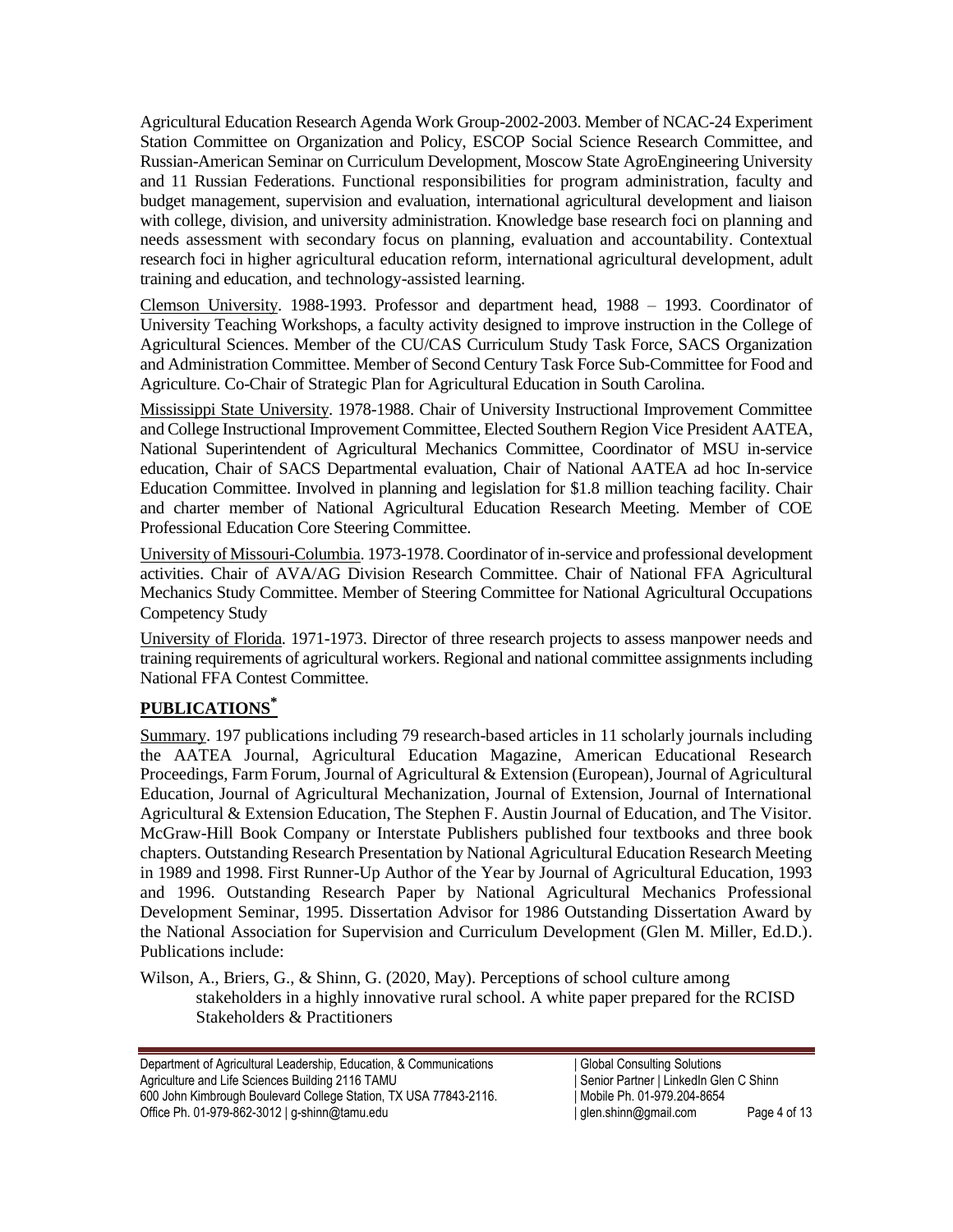- Shinn, G. C., & Briers, G. E. (2020, April). Collegiate EduNation network schools: Aggregated perspectives of rural school cultures as perceived by stakeholders. A white paper prepared for the RCISD, HCISD, & TCISD Stakeholders & Practitioners.
- Wilson, A., Briers, G., & Shinn, G. C. (2020) Roscoe Collegiate ISD: A 360-Degree Snapshot of Culture. A white paper prepared for the RCISD Stakeholders & Practitioners. (February 2020)
- Reyna-Islas, R. R., Black, C., Dromgoole, Shinn, G. C. & Cummings, S., (2020). Does 4-H STEM Education Impact 5th Graders Performance on Texas Essential Knowledge and Skills Test? (Research Brief No. 1). College Station: Organizational Development, Texas A&M AgriLife Extension Service.
- Reyna-Islas, R. R., Black, C., Dromgoole, Shinn, G. C. & Cummings, S., (2020). Are 5th Grade Students Satisfied with STEM Education? (Research Brief No. 2). College Station: Organizational Development, Texas A&M AgriLife Extension Service.
- Reyna-Islas, R. R., Black, C., Dromgoole, Shinn, G. C. & Cummings, S., (2020). Does 4-H STEM Education Impact 5th Grade Student Perceived Confidence Level? (Research Brief No. 3). College Station: Organizational Development, Texas A&M AgriLife Extension Service.
- Reyna-Islas, R. R., Black, C., Dromgoole, Shinn, G. C. & Cummings, S., (2020). Are 5th Grade Students Satisfied with STEM Education and Learning? (Research Brief No. 4). College Station: Organizational Development, Texas A&M AgriLife Extension Service.
- Alexander, K.D., Briers, G.E. & Shinn, G.C. (2019). Collegiate Edu-Nation P-20 System Model Handbook for 21st Century School Transformation. A handbook for district leadership, school administrators, and community stakeholders pursuing transformative results in public schools. Roscoe, TX: Collegiate Edu-Nation.
- Shinn, G., Briers, G., Baker, M., Dooley, K., Harder, A., Lindner, J., Edwards, M., Strong, R., & Lawver, D. (2019). James E. Christiansen, Ph.D. The work, philosophy, practices, relationships, and impacts: A line-of-sight linking the dash. April 2, 2019. Association of International Agricultural and Extension Education: City of Port of Spain, Trinidad-Tobago.
- Shinn, G. C. & Barrick, R. K. (2018). Conversations about inclusion in an AIAEE Context: A Review of Radical Inclusion: What the Post-9/11 world should have taught us about leadership. *Journal of International Agricultural and Extension Education*. [25th](https://www.aiaee.org/index.php/25th-anniversary-special-edition)  [Anniversary Special Issue.](https://www.aiaee.org/index.php/25th-anniversary-special-edition) pp 21-26. DOI: 10.5191/jiaee.2018.25401.
- Alexander, K. Briers, G., Coulter, N., & Shinn, G. (2018). A view from a rural superintendent's corner of the world: BOLDness required! An invitation to action for rural schools. *Insight. Spring 2018. 33(1) 34-37.* Retrieved from https://issuu.com/tasanet/docs/spring18?e=11039933/60192786
- Shinn, G. C. (2017). Conversations about building extension capacity in post-conflict: A review of building agricultural extension capacity in post-conflict settings*. Journal of International Agricultural & Extension Education. December. 24(3) 4-7.*
- Alexander, K. Briers, G., & Shinn, G. (2017). A view from a rural superintendent's corner of the world: Small town, big dreams. *Insight. Fall 2017. 32(3) 16-20.* Retrieved from https://issuu.com/tasanet/docs/fall17?e=11039933/55901079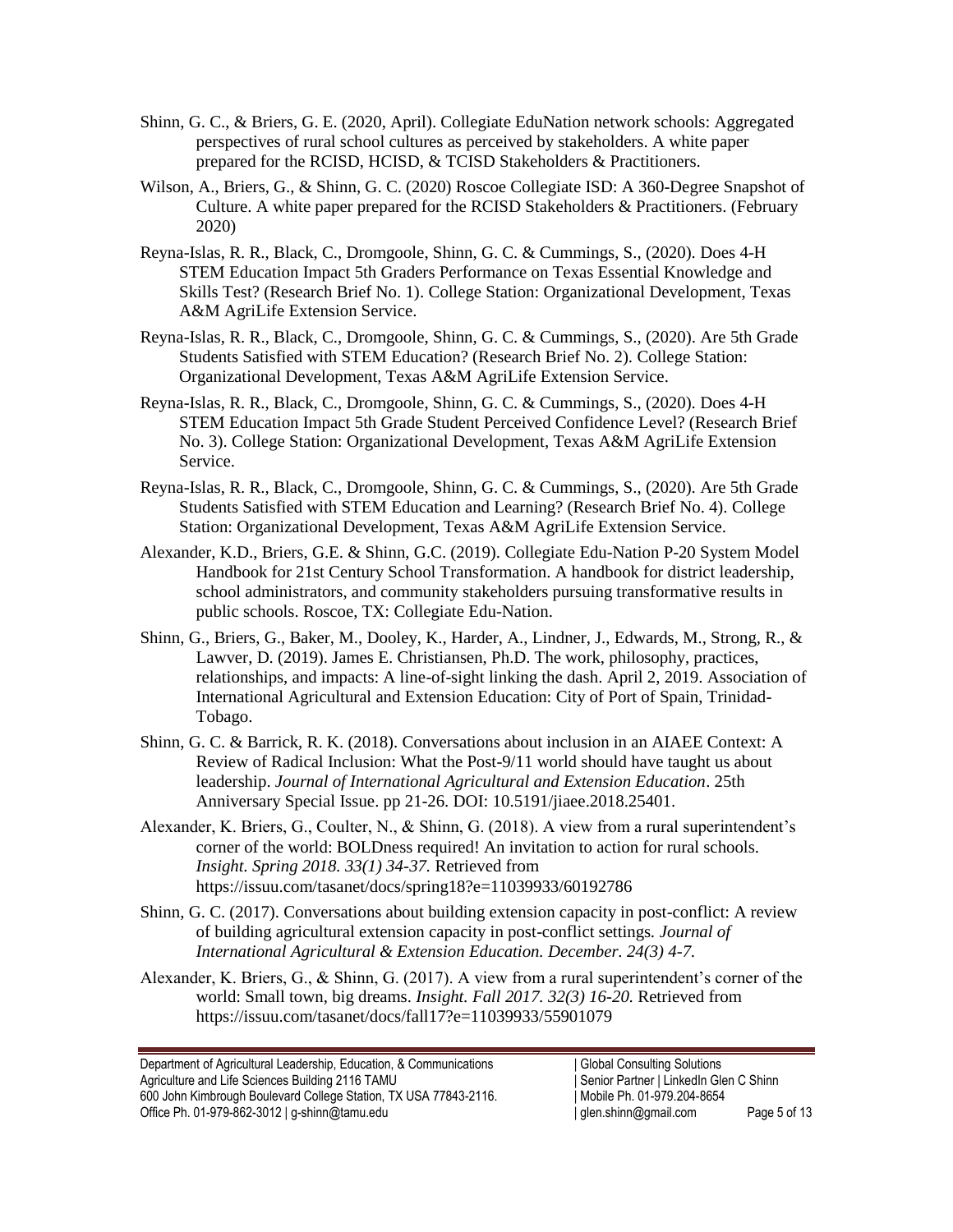- Ahn, J., Pina, M., Briers, G. E., Kibriya, S. R., Price, E. C., & Shinn, G. C. (2017). [Rural Liberian](javascript:void(0))  [Mothers' Helpless' Health Decisions.](javascript:void(0)) *Journal of Universality of Global Education*. Issues 4
- Shinn, G. C., Briers, G. E., Knauft, D. A. & Navarro, M. (2016). Conceptualizing bachelor's degree agricultural education curricula for 2050. Competence 2016 Wageningen. International conference on competence theory, research and practice. Wageningen, The Netherlands. October 20, 2016
- Shinn, G. C. (2016). A Silver Mirror and a Crystal Ball—Reflecting on the Past While Looking to the Future. *The Agricultural Education Magazine.* January-February. 85(6) pp 25-29.
- Shinn, G. C., Navarro, M, & Briers, G. E. (2015). Role of quality assurance and program accreditation in supporting development of innovative agricultural curricula. (pp. 153- 170). In: I. Romagosa, M. Navarro S. Heath & A. Lopez-Francos (Eds.). *Agricultural Higher Education in the 21st Century. A global challenge in knowledge transfer to meet world demands for food security and sustainability. Zaragoza: CIHEAM, 2015.* Series A: Mediterranean Seminars 2015: Number 113.
- Shinn, G. C. (2013). Higher education priorities and direction for agriculture, natural resources, and environmental sciences: viewpoints from South Sudan. Prepared for Catholic University-Wau, John Garang Memorial University of Science and Technology, and the University of Juba. Produced for review by the United States Agency for International Development.
- Lambeth, J.M., Shinn, G., Joerger, R., Murphrey, T.P., & Elliot, J. (2013). Leveraging the best attributes of the Delphi technique and logic model to guide a national research agenda. Australasia Pacific Extension Network Conference and the Research Forum of the Extension Farming Systems Journal.
- Nyambi, G. N., Shinn, G. C. & Briers, G. E. (2013). Examining a national agricultural extension and advisory system: A case study of the North West and South West regions of Cameroon. *The Asian International Journal of Life Sciences*, Asia Life Sciences Supplement (9) 51-63
- Tiemann, J., Garbee, K., & Shinn, G. (2013) Using applied research to guide program innovation. *The Agricultural Education Magazine.* May-June. 85(6) 25-28.
- Shinn, G. C., Ford, R. K., Attaie, R., & Briers, G. E. (2012). Understanding Afghan opinion leaders' viewpoints about post-conflict foreign agricultural development: A case study in Herāt Province, Afghanistan. *Journal of International Agricultural & Extension Education. Summer. 19(2) 27-38.* DOI:10:5191/jiaee.2012.19204
- Miller, K. & Shinn, G. C. (2012). Development in Africa and Agricultural Innovation. *Journal of International Agricultural & Extension Education.* Summer. 19(2) 6-9. DOI: 10.5191/jiaee.2012.19201
- Zhao, J. & Shinn, G. C. (2012). Ending Poverty by Encouraging Business, Not Aid. *Journal of International Agricultural & Extension Education.* Summer. 19(1) 9-11. DOI: 10.5191
- Shinn, G. C. (2011). Reimaging our brand: Is it time? Agricultural Leadership, Education, and Communications Distinguished Lecture. Texas A&M University. Vol. II. August 25, 2011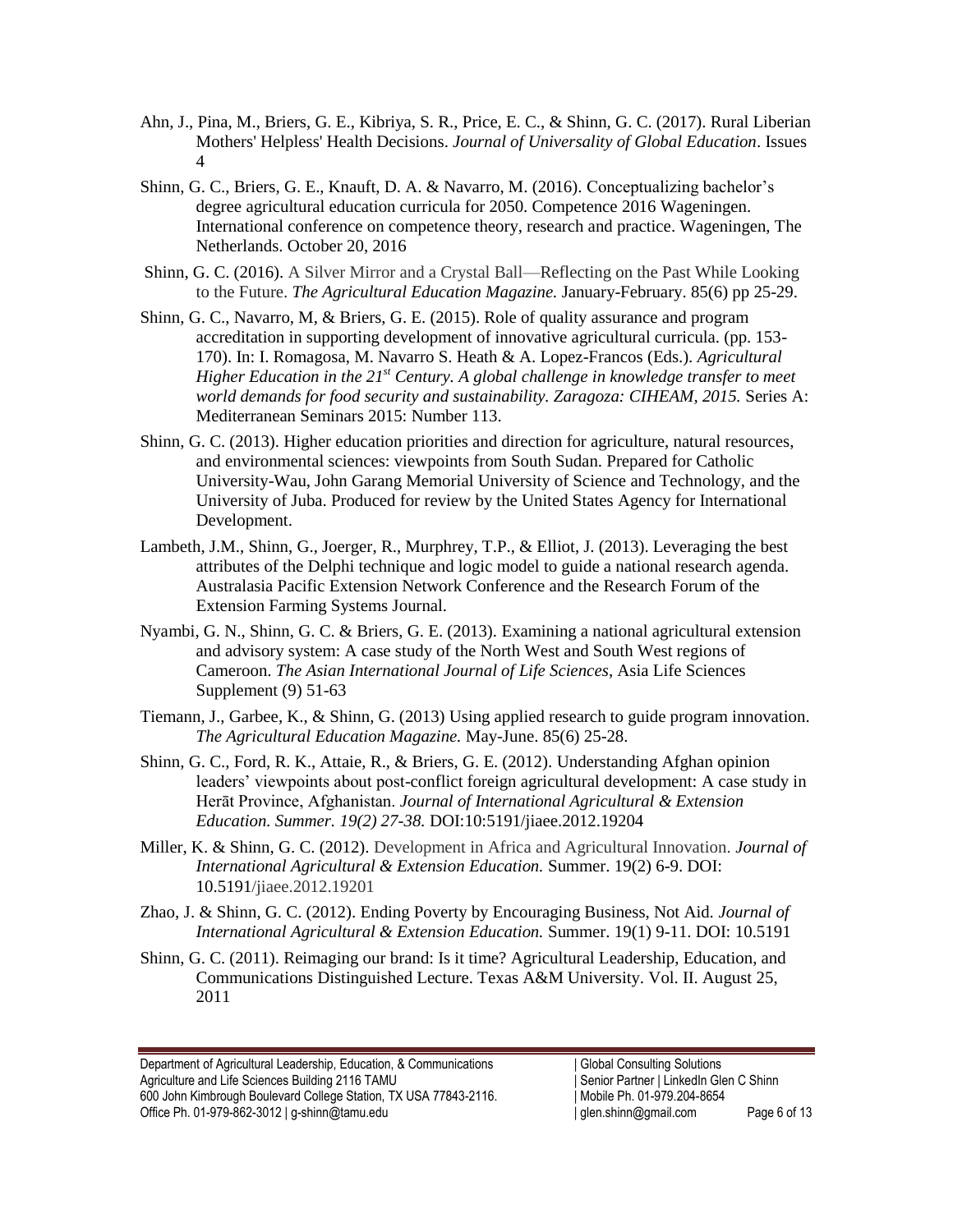- Edwards, M. C., Briers, G. E., Shinn, G. C. (2011). A proposal for taking the university to the people: developing an extension model for Russia in the 21st century. *Journal of International Agricultural & Extension Education*. Proceedings.
- Briers, G. E., Shinn, G. C. & Nguyen, A. (2010). Through students' eyes: Perceptions of College of Agriculture and Life Science students and their aspirations regarding international educational experiences. *Journal of International Agricultural & Extension Education.* Summer. 17(2) pp. 5-20. DOI: 10.5191
- Oleas, C., Dooley, K. E., Shinn, G. C. & Guisti, C. (2010). A case study of the diffusion of agricultural innovations in Chimaltenango, Guatemala. *Journal of International Agricultural & Extension Education.* Summer. 17(2) pp. 33-44. DOI: 10.5191
- Shinn, G. C. (2010) Was Friedman correct? Is the world really flat? If so, what does it mean for agricultural education? *The Agricultural Education Magazine.* March-April. 85(6) pp 25
- Briers, G. E., Lindner, J. R., Shinn, G. C., Wingenbach, G. W., & Baker, M. T. (2010). Standardization of Doctoral Study In Agricultural and Extension Education: Is the Field Of Study Mature Enough For Achievement of the Optimum Degree of Order? A paper presented at the APLU-ICA Conference, April 7-9, 2010. Gent, Belgium
- Shinn, G. C. & Briers, G. E. (2009). Experience—Is it the chicken or the egg? *Techniques*. February 2010.
- Shinn, G. C., Wingenbach, G. W., Lindner, J. R., Briers, G. E., & Baker, M. (2009). Forecasting Doctoral-Level Content in International Agricultural and Extension Education—2010: Viewpoint of Fifteen Engaged International Scholars. *Journal of International Agricultural & Extension Education*. *16(1), pp 57-72.*
- Roberts, T. G., Hall, J. L., Briers, G. E., Gill, E., Shinn, G. C., Larke, Jr., A., & Jaure, P. (2009). Engaging Hispanic students in agricultural education and the FFA: A three–year case study. *Journal of Agricultural Education*. 50*(3), pp 69-80.*
- Shinn, G. C., Briers, G. E., Navarro, M., Peake, J., Parr, B., Ter-Mkrtchyan, A. & Duncan, D. (2008). Through student eyes: Perceptions and aspirations of students from the Armenian State Agrarian University and selected European universities. *Journal of Agricultural Education and Extension* (European). *15(3), pp 245-255, September 2009*.
- Shinn, G. C., Wingenbach, G. W., Briers, G. E., Lindner, J. R., & Baker, M. (2008). Redefining Agricultural and Extension Education as a Field of Study: Consensus of Fifteen Engaged International Scholars. *Journal of International Agricultural & Extension Education*. *16(1), pp 73-88.*
- Shinn, G. C., Briers, G. E., Navarro, M., Peake, J., Duncan, D., Parr, B., & Galoyan, I. (2008). Armenian Agrarian Students' Perceptions and Educational Aspirations During Curriculum Reforms: Bologna to Yerevan. *Journal of International Agricultural & Extension Education*. *15(2), pp 33-46.*
- Shinn, G. C., Briers, G. E., & Baker, M. (2008). Forecasting doctoral-level content in agricultural education: Viewpoints of engaged scholars in the United States. *Journal of Agricultural Education. 49(1), pp 121-131.*
- Shinn, G. C., Briers, G. E., Christiansen, J. E., Harlin, J. F., Lindner, J. R., Murphy, T. H., Edwards, M. C. Parr, B. A. & Lawver, D. E. (2003). [Improving student achievement in](http://citeseerx.ist.psu.edu/viewdoc/summary?doi=10.1.1.130.5829)  [mathematics: An important role for secondary agricultural education in the 21st century](http://citeseerx.ist.psu.edu/viewdoc/summary?doi=10.1.1.130.5829)

Department of Agricultural Leadership, Education, & Communications | Global Consulting Solutions Agriculture and Life Sciences Building 2116 TAMU | Senior Partner | LinkedIn Glen C Shinn 600 John Kimbrough Boulevard College Station, TX USA 77843-2116. | Mobile Ph. 01-979.204-8654 Office Ph. 01-979-862-3012 | g-shinn@tamu.edu | com | glen.shinn@gmail.com Page 7 of 13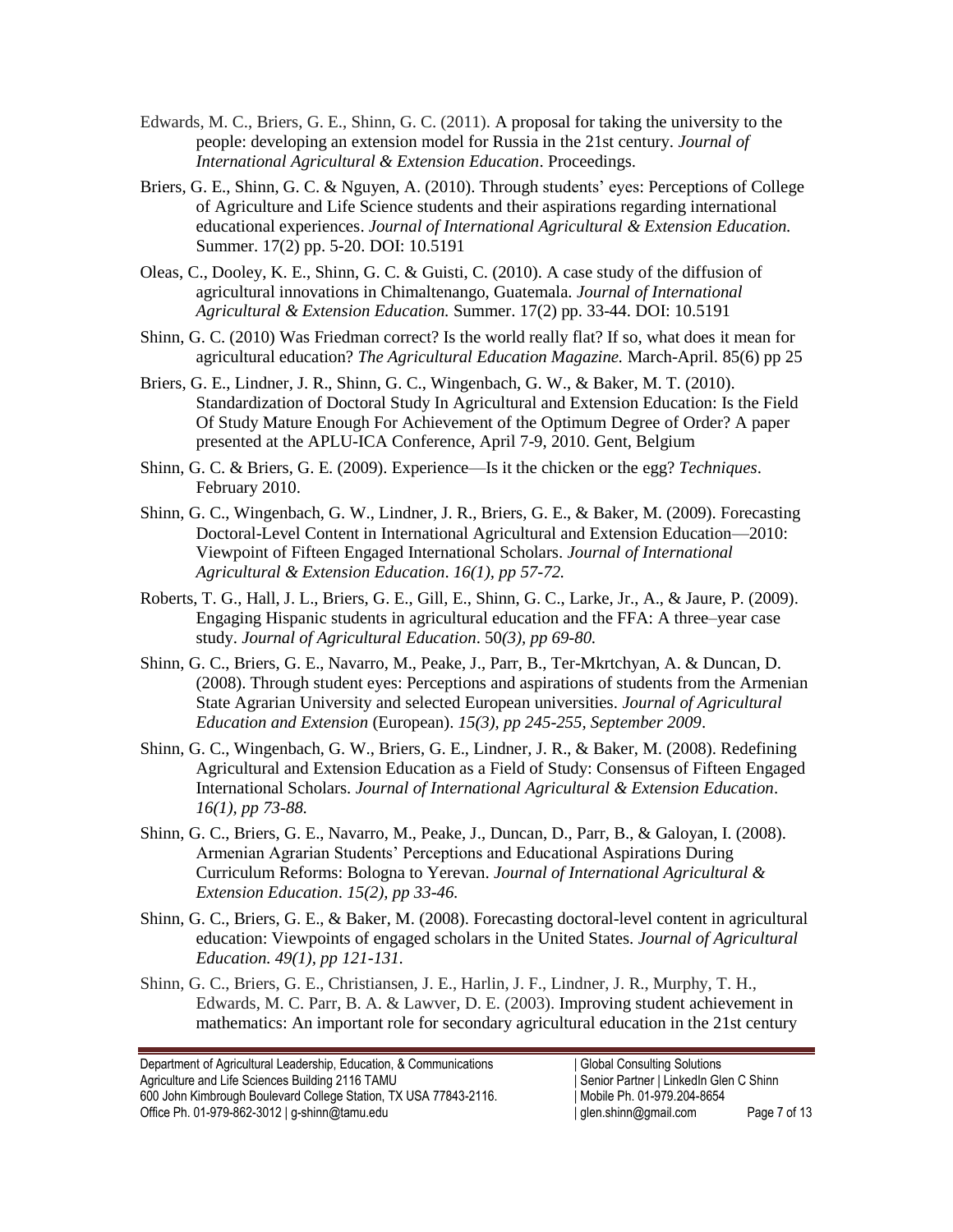- Shinn, G., & Briers, G. (1999). Transforming Study in Residence Based on Value Constructs. Available online: http://www.depts.ttu.edu/jointedd/whitepaper.pdf
- Buriak, P., & Shinn, G.C. (1993). Structuring research for agricultural education: A national Delphi involving internal experts. *Journal of Agricultural Education. 34(2), pp 31-36.*
- Shinn, G. C. (1993). Field notes: A topographical survey of our professional society. *Journal of Agricultural Education. 35(a), pp 1-4. Retrieved from http://jaeonline.org/attachments/article/664/Shinn,%20G\_Vol35\_1\_1-4.pdf*
- Agnew, D. M., & Shinn, G. C. (1990). Importance of mechanical activities performed by outstanding young farmers in Mississippi. *Journal of the American Association of Teacher Educators in Agriculture. 28(3), pp 29-36. Retrieved from http://jaeonline.org/attachments/article/891/Agnew,%20D%20&%20Shinn,%20G\_Vol28\_3\_29- 36.pdf*
- Buriak, P., & Shinn, G.C. (1989). Mission, initiatives, and obstacles to research in agricultural education: A national Delphi using external decision-makers. *Journal of Agricultural Education. 30(4), pp 14-23.*
- Agnew, D. M., & Shinn, G. C. (1987). Effects of simulation on cognitive achievement in agriculture mechanics. *Journal of Agricultural Education. 31(2), pp 12-16. Retrieved from* http://jaeonline.org/attachments/article/805/Agnew,%20D%20&%20Shinn,%20G\_Vol31\_2\_12- 16.pdf
- Shinn, G. C., & Cheek, J. G. (1981). Agricultural teacher education functions can be delivered more effectively through a department of agricultural and extension education. *Journal of the American Association of Teacher Educators in Agriculture. 22(2), pp 3-8. Retrieved from http://jae-online.org/attachments/article/1085/jae%2022.2%20shinn%20cheek.pdf*
- Stewart, B. R., Shinn, G. C., & Richardson, W.B. (1977). Concerns of the agricultural education profession: Implications for teacher education. *Journal of the American Association of Teacher Educators in Agriculture. 18(3), pp 19-26. Retrieved from http://jaeonline.org/attachments/article/1156/Stewart,B%20&%20Shinn,G\_Vol18\_3\_19-26.pdf*
- Shinn, G. C. (1975). Who should design the curriculum? A comparison of teachers and managers as data-sources. *Journal of the American Association of Teacher Educators in Agriculture. 16(2), pp 17-22. Retrieved from http://jaeonline.org/attachments/article/1190/Shinn,G\_Vol16\_2\_17-22.pdf*

## **REFEREED OR INVITED PRESENTATIONS**

Summary. Presented 102 refereed or invited papers, abstracts, and posters in international, national and regional agricultural education or agricultural engineering professional meetings.

- Wilson, A., Seals, K., Alexander, K., Briers, G., & Shinn, G. (2019). Work-based learning initiative catalyzes rural economic growth. Poster session presented at the conference of the American Association for Agricultural Education. Des Moines, IA. May 21-24, 2019.
- Seals, K., Briers, G., Shinn, G., Wilson, A. & Alexander, K. (2019). The P-20 Model for Rural Community Development: Global Strategy with Local Values, Cultural Diversity, and Economic Sustainability. Universality of Global Education Issues Conference Poster. February 28-March 1, 2019.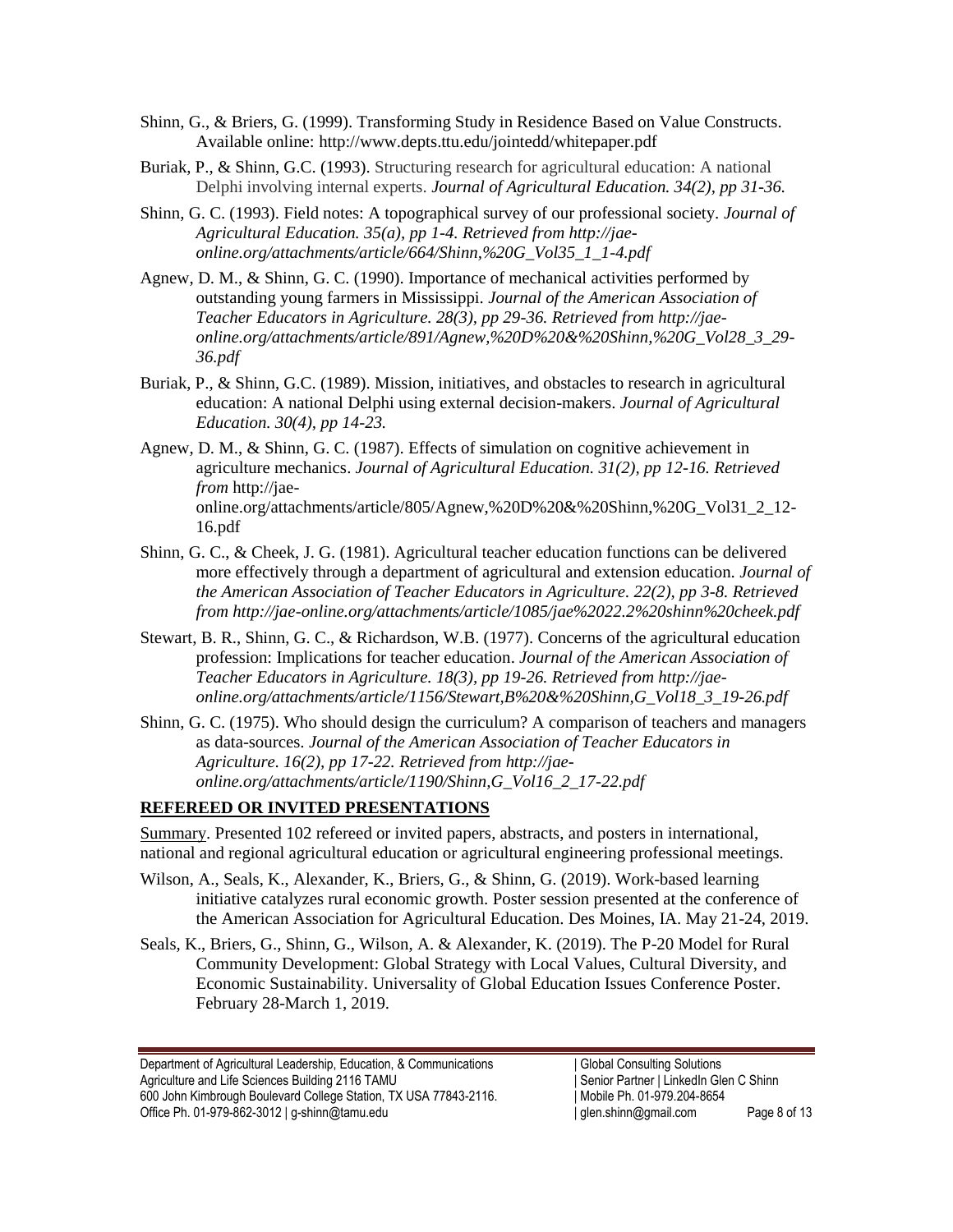- Seals, K., Briers, G. Shinn, G. Wilson, A. & Alexander, K. (2019). The P-20 Model for Rural Community Development: Global Strategy with Local Values, Cultural Diversity, and Economic Sustainability. Universality of Global Education Issues Conference Panel Discussion. February 28-March 1, 2019. Universality of Global Education Conference: Education for Culturally Sustaining Practices. Huntsville, TX:
- Briers, G., Shinn, G., Edmonson, S., Price, D., Gerber, H. & Koptelov, A. (2016). Preparing for 2030: Exploring higher education competencies for 21st century agriculture curricula. The Woodlands, TX: Universality of Global Education Issues Conference. March 3-4, 2016.
- Shinn, G., Navarro, M., & Briers, G. (2015). Role of quality assurance and programme accreditation in supporting development of innovative agricultural curricula. Prepared for Agricultural Higher Education in the 21st Century. Zaragoza, Spain. June 15-17, 2015.
- Shinn, G. C., Briers, G. E., & Ford, R. K., (2014). National assessment for higher agricultural education in South Sudan. A refereed abstract presented at the conference of the Association for International Agricultural and Extension Education. Miami, Florida.
- Shinn, G. C., Briers, G. E., & Nyambi, G. N. (2014). Twelve Elements of Influence for Success of Extension and Outreach Programs. A refereed abstract presented at the conference of the Association for International Agricultural and Extension Education. Miami, Florida.
- Shinn, G. C. (2014, April). If it's broken, let's fix it! A community model for international agricultural development. Poster session presented at the conference of the Association for International Agricultural and Extension Education. Miami, Florida. First runner-up award.
- Nguyen, A. N., Dooley, K. E. & Shinn, G. C. (2011). A Case Study of NGO–Government Collaboration in Vietnam: Partnership Dynamics Explained through Contexts, Incentives, and Barriers. AIAEE World Conference Research Session. Bangkok, Thailand. May 5, 2012.
- Shinn, G. C. & Briers, G. E. (2011). Tools for sustainable food security and development: Integrating PRA-RRA, swim lane diagrams, and value chains in decision-making and prioritizing agricultural development investments. AIAEE World Conference Research Session. Windhoek, Namibia. July 5, 2011.
- Hafer, J. C., Shinn, G. C., Briers, G. E., & Lawver, D. E. (2011). Agricultural development assessments and strategies in post-conflict settings: An empirical case study of eight southern Iraqi provinces. AIAEE World Conference Research Session. Windhoek, Namibia. July 5, 2011.
- Nguyen, A. A., Dooley, K. E., Shinn, G. C., & Robinson, S. (2011). Cross-sector collaboration for agricultural and rural development: A case study of nonprofit-government partnerships in Vietnam. AIAEE World Conference Research Session. Windhoek, Namibia. July 5, 2011.
- Nyambi, G. N., Shinn, G. C., Briers, G. E., & Murphy, T. H. (2011). A comparative analysis of general agricultural extension models and a conceptual goodness of fit for Cameroon. AIAEE World Conference Research Session. Windhoek, Namibia. July 5, 2011.
- Shinn, G. C. (2011). Facilitator: Post-conflict agricultural development: A round table series. AIAEE World Conference General Session. Windhoek, Namibia. July 7, 2011.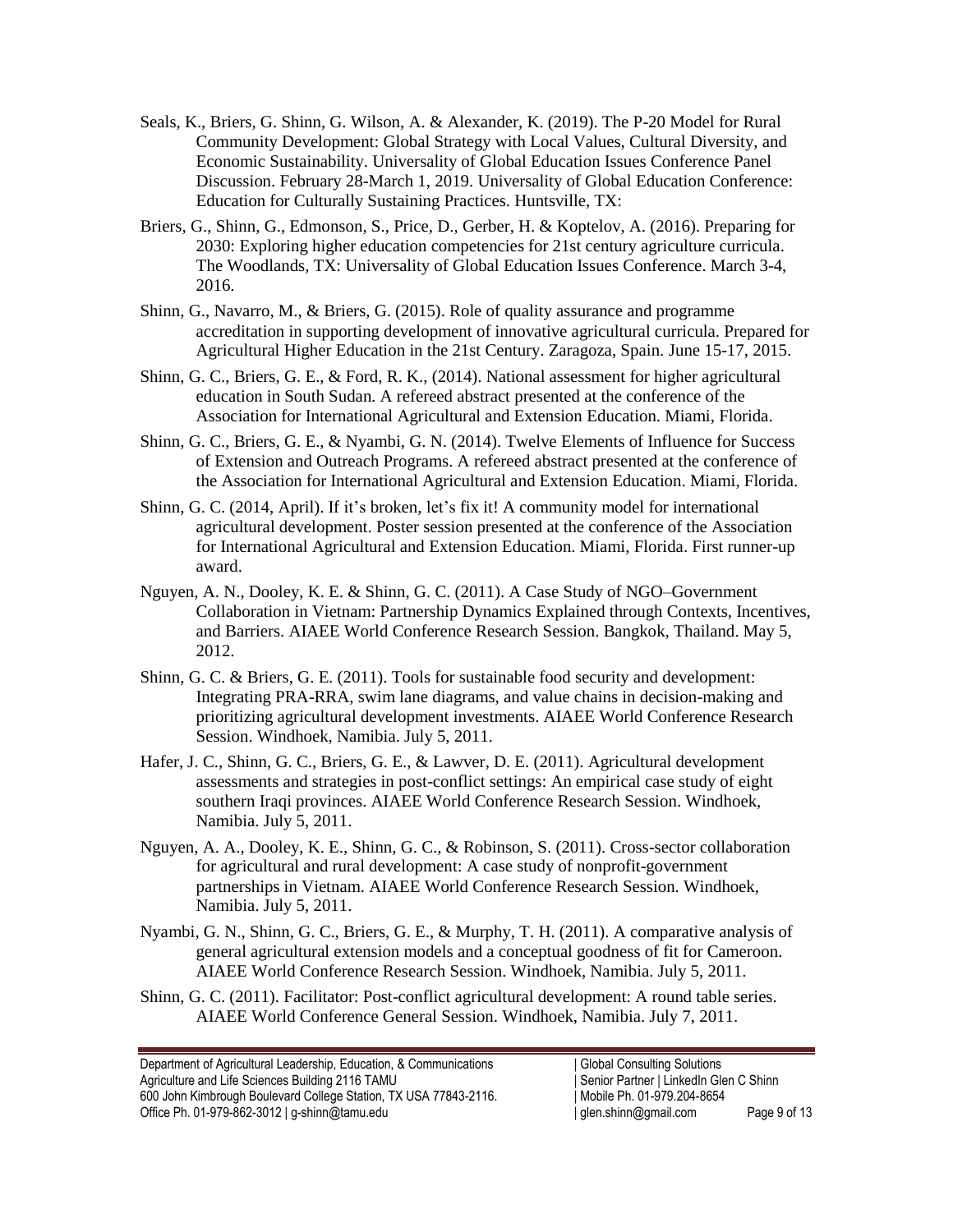- Shane, C., Nguyen, A., Brenner, E., Sandlin, M., Kenny, M., Brauner, R., Wantwadi, P., Shinn, G., & Briers, G. (2010). Exploring an Integrated System Approach to Food Security in Developing Countries: A Grounded Theory Study. Western Region Annual Conference of the American Association of Agricultural Education, Great Falls, Montana. Poster
- Briers, G. E. & Shinn, G. C. (2009). Beating swords into plowshares: Lessons learned for postconflict agricultural education, extension, and development. American Association for Agricultural Education, May 20-22, 2009. Louisville, KY. Poster
- Shinn, G. C. & Briers, G. E. (2009). Engaged reflection: A tool and a technique to enhance learning and improve teaching. American Association for Agricultural Education, May 20-22, 2009. Louisville, KY. Poster
- Shinn, G. C. & Briers, G. E. (2009). Agricultural education as experiential action learning: engagement, partnerships, practice, and reflection —Lessons from the field. American Association for Agricultural Education.
- Shinn, G. C. & Briers, G. E. (2009). Lessons learned in post-conflict agricultural development: Beating swords into plowshares. *Association for International Agricultural and Extension Education*. May 24-28, 2009. San Juan, Puerto Rico
- Briers, G. E. & Shinn, G. C. (2009). After-action review: A tool for continuous improvement in agricultural development. Poster. *Association for International Agricultural and Extension Education*. May 24-28, 2009. San Juan, Puerto Rico
- Shinn, G. C. & Briers, G. E. (2009). Post-Conflict Agricultural Development: Lessons Learned in Eight Province in Iraq. Poster. *Association for International Agricultural and Extension Education*. May 24-28, 2009. San Juan, Puerto Rico
- Parr, B., Peake, J. B., Duncan, D. W. Navarro, M, & Shinn, G. (2009). Perceptions and assessments of Armenian University faculty members who participated in a professional development seminar in 2007. *Association for International Agricultural and Extension Education*. May 24-28, 2009. San Juan, Puerto Rico
- Shinn, G. C. (2009). *Agriculture and education: Fusion of old and new*. An invited paper especially for Seoul National University of Technology. Seoul Korea. (February)
- Shinn, G. C. & Smith, K. L. (1999). [Anticipating roles of the cooperative extension service in](https://scholar.google.com/scholar?oi=bibs&cluster=2920085664405575743&btnI=1&hl=en)  [2010: A Delphi technique involving agriculture and natural resource agents and family](https://scholar.google.com/scholar?oi=bibs&cluster=2920085664405575743&btnI=1&hl=en)  [and consumer science agents in Texas.](https://scholar.google.com/scholar?oi=bibs&cluster=2920085664405575743&btnI=1&hl=en) *Proceedings of the 26th Annual National Agricultural Education Research Conference*. pp. 392-402.
- Blakely, M., Holschuh, M., Seefeldt, B., Shinn, G., Smith, E., Vaughn, P. (1993). [Perceived value](http://scholar.google.com/scholar?cluster=7788047866286710677&hl=en&oi=scholarr)  [of FFA contests and awards by students and other adult groups.](http://scholar.google.com/scholar?cluster=7788047866286710677&hl=en&oi=scholarr) *Proceedings of the National Agricultural Education Research Meeting*. 20:355:360.
- Shinn, G. C. (1990-2018). Google Scholar Citations. Retrieved from https://scholar.google.com/citations?user=JugSksUAAAAJ&hl=en

#### **BOOKS**

Alexander, K.D., Briers, G.E. & Shinn, G.C. (2019). Collegiate Edu-Nation P-20 System Model Handbook for 21st Century School Transformation. A handbook for district leadership, school administrators, and community stakeholders pursuing transformative results in public schools. Roscoe, TX: Collegiate Edu-Nation.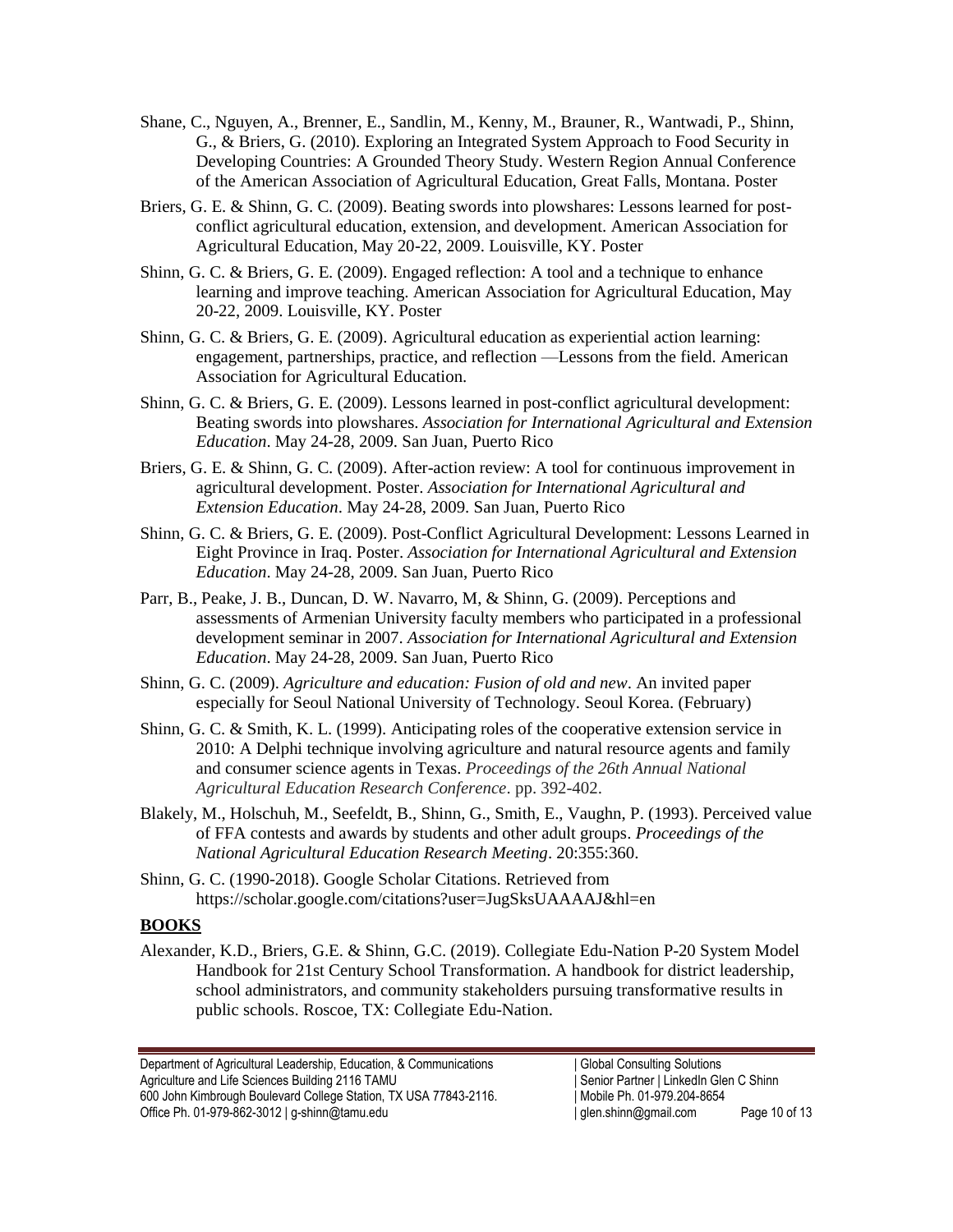- Shinn, G. C. (ed). Jacobs, C. O. & Harrell, W. R. (1983). Agricultural power and machinery. New York: McGraw Hill.
- Shinn, G. C. (ed). Jacobs, C. O. & Harrell, W. R. (1983). Agricultural power and machinery: Activity guide. New York: McGraw-Hill.
- Shinn, G. C., & Weston, C. R. (1978) Working in agricultural mechanics. New York: McGraw-Hill.
- Shinn, G. C., & Weston, C. R. (1978). Working in agricultural mechanics: Activity guide and project plan book. New York: McGraw-Hill.

#### **BOOK CHAPTERS**

- Shinn, G. C., & Baker, M. T. (2010). Chapter 10: Graduate Program Design, In Ball, Kitchel & Torres (Eds.) *Preparing and Advancing Teachers in Agricultural Education*. Columbia, MO.
- Shinn, G. C., & Bail, J. P. (1982). Chapter 11: Inservice education for teachers of agriculture, In Berkey, A. L. (Ed.) *Teacher education in agriculture*. Danville, IL: Interstate Printers and Publishers. Pp 183-195.

### **RESEARCH EXPERIENCE**

- Principal Investigator, Co-Investigator, Project Director, or Consultant for 78 research and development projects totaling \$14.6 m. Current research projects include *1) Agricultural Capacity-Building: Understanding the Influence of Sector-Based Characteristics on Collaborative Behaviors, 2). Accelerating Curricular Change in Transitional Universities,* and 3). *International Knowledge Base & Conceptual Framework of Agricultural Education*. Personal research foci include higher education planning and needs assessment, international agricultural development, diffusion of innovations, agricultural technology, and distance & eLearning.
- Alexander, K.D., Wilson, A., Shinn, G.C., et.al. (2018). P-20 Model for Rural School Transformation: Demonstration, Innovation, & Student Academic-Career Success. A two-year project funded by Greater Texas Foundation—(\$432,000).
- Shinn, G. C. (2017-19). *Jowzjan University Geology, Exploration, and Extracting of Oil and Gas Engineering Partnership*. Conflict and Development Foundation. A two-year project funded by USAID as an Afghan higher education development program—GCS. (\$90,000).
- Shinn, G. C. (2017-18). *Kandahar University Faculty of Engineering Partnership: Renewable Energy Curriculum Development*. Conflict and Development Foundation. A two-year project funded by USAID as an Afghan higher education development program—GCS. (\$90,000).
- Shinn, G. C. (2015-16). Welding Ignites Your World Curriculum Development and Training. A two-year writing and consulting contract with Lincoln Electric Company--GCS. (\$50,000). Cleveland, Ohio.
- Shinn, G. C. (2012-18). *Roscoe Collegiate ISD Transformational P-20 Education Model.* A seven-year consulting solutions collaboration--GCS. (\$45,000). Roscoe, Texas.
- Shinn, G. C. (2014). Afghanistan National Agricultural Education College Capacity-Building Initiative--GCS. Kabul. A short-term project for 37 faculty members funded by Wageningen UR, Netherlands.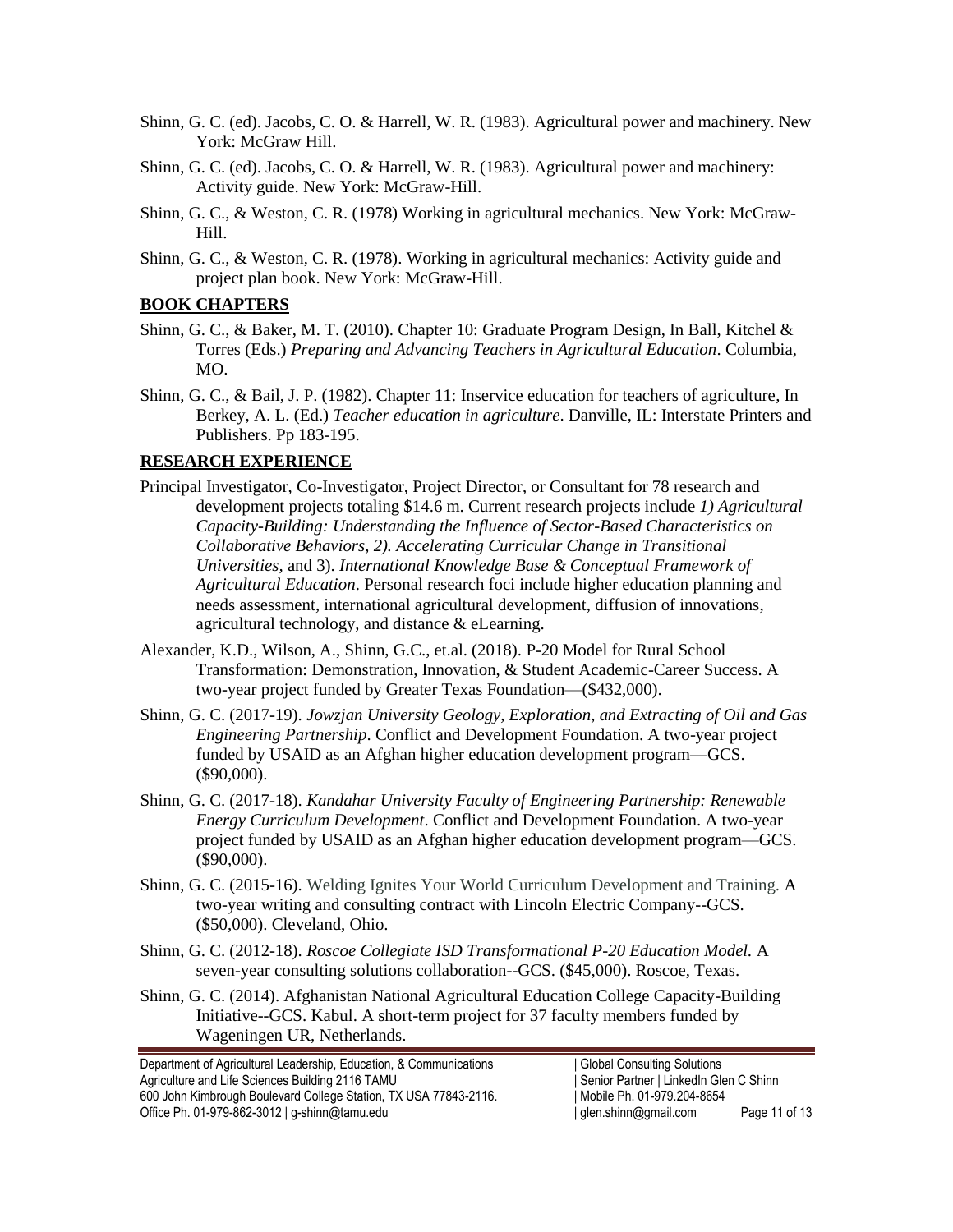- Alexander, K., Tiemann, J., Garbee, K., & Shinn, G. (2014). *Roscoe Collegiate ISD Secondary Education, Two-Year Postsecondary Education, and Agriculture in the K-12 Classroom Challenge Grants Program*. A three-year \$588,225 proposal to USDA-NIFA-SAECP-004424, Washington, DC.
- Shinn, G. C., & Wingenbach, G.W. (2010) *A Preliminary Assessment and Scope of Work for Capacity Building at Universidad Nacional Agraria La Molina and Ministry of Agriculture-National Institute for Agricultural Innovation*. A three-year project funded by USDA-FAS, Washington, DC.
- Price, E. C., Hermann, C., Shinn, G. C., et al. (2009) *Conflict and development program (CDP) in international affairs: An applied perspective on defense, diplomacy and development*. A white paper prepared for the Academic Master Plan Research Roadmap Committee. February. Online at https://amplan.tamu.edu/

# **EDITORIAL ACTIVITIES**

Consulting Editor to the Gregg Division, McGraw-Hill Book Company; Referee to *The Journal of Agricultural Education, Journal of International Agricultural & Extension Education, The Journal of Agricultural Mechanization*, *Journal of the American Association of Teacher Educators in Agriculture*, *Journal of Vocational Education Research*, and theme editor to *The Agricultural Education Magazine*.

## **GCS-GLOBAL CONSULTING SOLUTIONS**

Consultant to three national corporations, five states Department of Education, seven land-grant state universities, eight international agricultural universities, Southern Association of Schools and Colleges, United States Department of Agriculture-Foreign Agricultural Service, and United States Agency for International Development. Member of eight professional and honorary societies and Who's Who in American Education.

Specialties: Knowledge base in agricultural education and extension planning, needs assessment, evaluation, diffusion of innovation, and agricultural technology in a context of integrated technical and higher education, project management and community development around management of change, including value-chain development and integration innovation, research management, graduate education, and policy analysis.

GCS designed a pre-critical path method ( $PCPM^{\circ}$ ) that deploys three tools by which to understand priorities, sequence, agreement, and qualitative relationships within agricultural education and development. Q-methodology rank-orders development sequence of attributes associated with high performance. A Likert-type scale classifies associated statements according to agreement and contribution to the development path. Semi-structured qualitative interviews address four crosscutting constructs—cooperation, future view, receptivity to change, and sustainability.

#### **HONORS AND AWARDS**

2017 Vice Chancellor's Awards in Excellence for Collaboration \*\*\* 2014 AIAEE Senior Fellow \*\*\* 2010 George H.W. Bush Award of Excellence for International Research \*\*\* 2009 AAAE Senior Fellow \*\*\* 2008 Fulbright Senior Specialist \*\*\* 2007 Memorable Gold Medal of the State Agrarian University of Armenia by the Scientific Council of ASAU-Yerevan \*\*\* Elected Fellow to the American Association for Agricultural Education \*\*\* President of American Association for Agricultural Education \*\*\* Russell Guin Outstanding Agricultural Educator by the American Association for Agricultural Education \*\*\* VIP Award by the National FFA Association \*\*\* Clemson University College of Agricultural Sciences "Honor Roll of Professors for Dedication to Superior